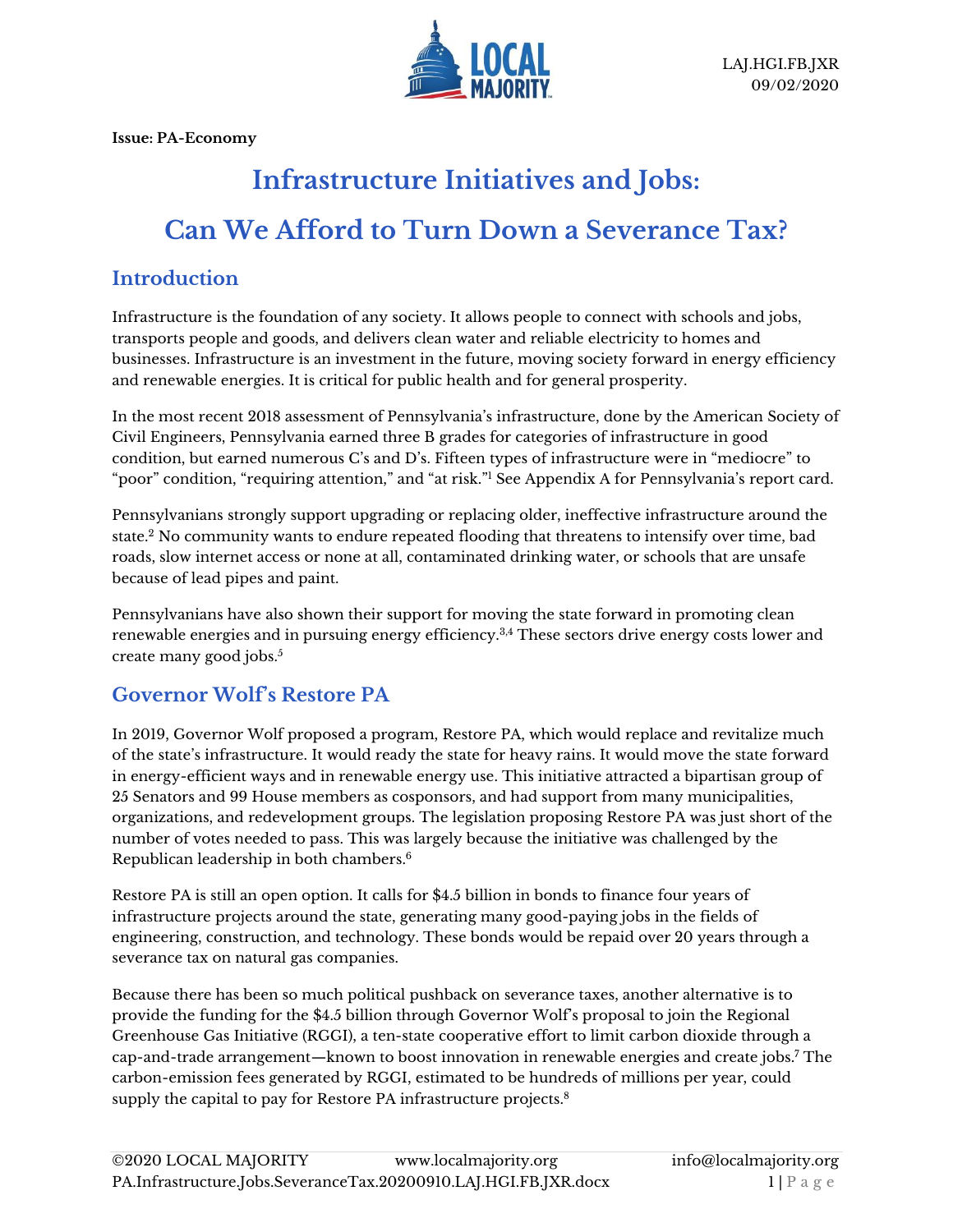

### **Infrastructure Initiatives**

Some of the initiatives in Restore PA include:

- Flood Mitigation—Some of the state's stormwater management infrastructure is over 100 years old and in dire need of updating.<sup>9</sup> Flood walls and levees need upgrading.<sup>10</sup> Ready PA, a government website helping to keep residents safe, says Pennsylvania floods cost billions of dollars and damage thousands of homes each year.<sup>11</sup>
- Broadband Access—There are at least 800,000 Pennsylvanians who have no access to the internet.<sup>12</sup> The access available for even more people lacks sufficient speed. Not having highspeed internet threatens students' education, the quality of healthcare, and almost all businesses' basic need to transmit data.<sup>13</sup> High-speed internet is the basis for modern-day economies; without it, areas do not attract long-term business development. The oil and gas industry has recently identified internet bandwidth as the next "bottleneck" in streamlining and lowering production costs and enabling transmission of methane leak and drilling data.14,15
- Revitalization and Renewal—In many areas of the state where affordable housing is needed, there are hundreds of thousands of abandoned buildings that could be transformed into homes or businesses or farms growing fresh food.<sup>16</sup>
- Green Energy and Energy Efficiency—There is a saying, "The least expensive energy is the energy you do not use." Energy efficiency is the first step in moving to a more sustainable way of life. Investments in energy efficiency and renewable energies are essential for Pennsylvania to be a leader in the "Clean Energy Economy" and to reap the good-paying jobs that come with shifting to sustainable sources of energy
- Transportation Infrastructure—Moving people, goods and services efficiently decreases the costs of driving and the cost of the products being transported. It increases driver safety and overall well-being by avoiding congestion.<sup>17</sup>
- Contaminant Remediation—Schools should be safe, free of lead pipes and paint.<sup>18</sup>
- Environmental and Recreational Projects—Revitalize and expand Pennsylvania parks.<sup>19</sup>

A bipartisan seven-member board, made up of gubernatorial appointees and legislators, would oversee the allocation of Restore PA funds, subject to a competitive and evaluative selection process.20,21

# **The Cost of Doing Nothing**

Economists love infrastructure spending because these investments have an economic "multiplier effect." A University of Maryland study suggested that every \$1 investment in infrastructure leads to \$3 in overall growth in the economy, with greater gains during a recession. Now, during the COVID-19 downturn, would be a good time to start.<sup>22</sup>

Inaction, on the other hand, not only limits growth in jobs and productivity, but multiplies spending by the public and by state and federal government on disaster recovery. Total state spending on disaster recovery is not easy to measure; Pew Charitable Trust researchers urge "lawmakers to improve data collection." But, in looking just at the Federal Disaster Relief Fund—a fraction of total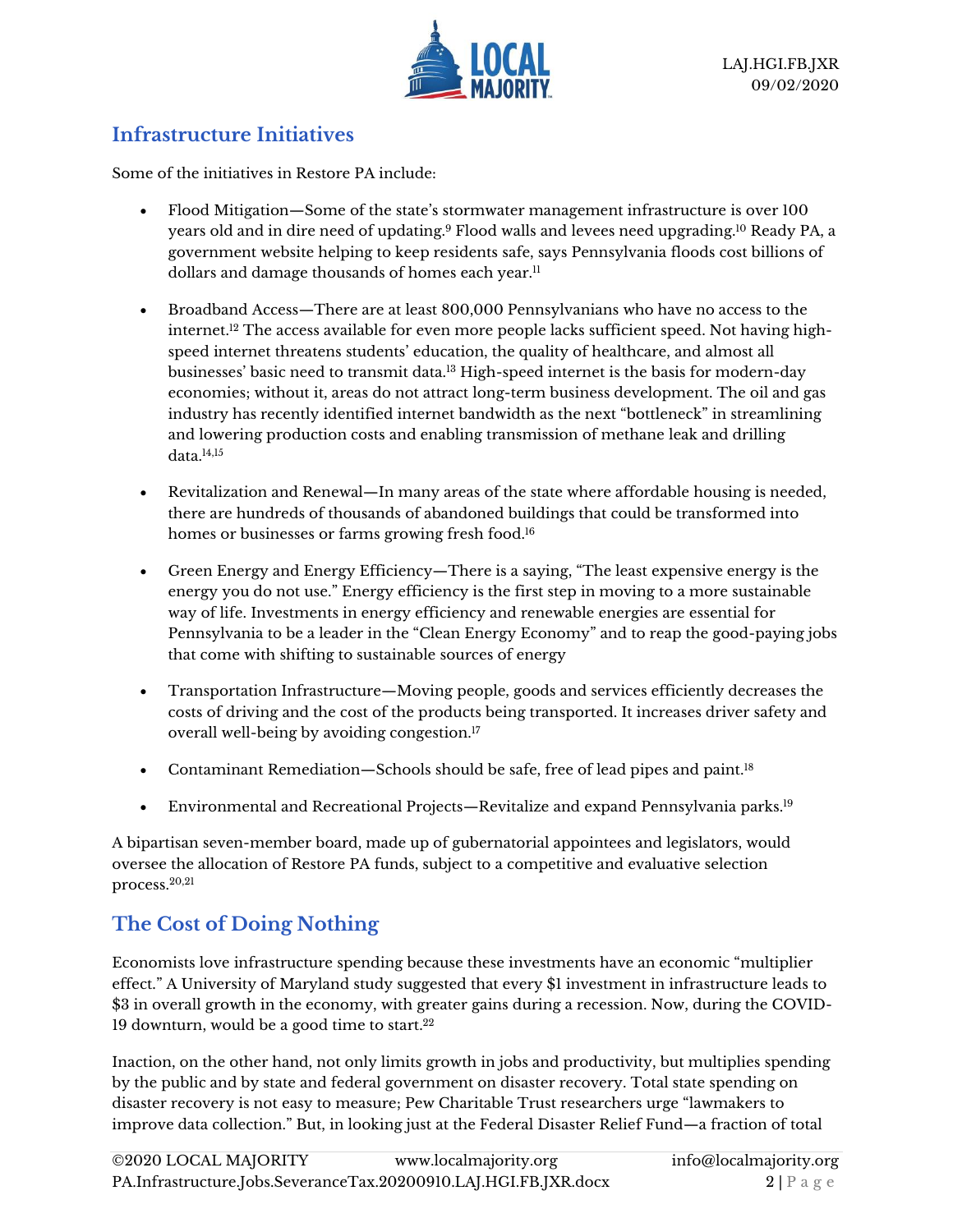

federal and state spending, but indicative of trends—an average \$1 billion in annual disaster relief in the 70's and 80's grew to \$4 billion in the 90's and has reached close to \$8 billion a year today (adjusted for inflation).23,24 This trend backs up the 2018 point made by the U.S. government's National Climate Assessment emphasizing how climate change is damaging the environment and shrinking our economy.<sup>25</sup> Can Pennsylvania afford to wait while disaster recovery costs multiply?

## **Jobs**

It is difficult to say how many jobs would be created if \$4.5 billion dollars of infrastructure work were carried out, but a 2014 Standard & Poor's study says 29,000 directly-related jobs would be created per \$1.3 billion spent on infrastructure.<sup>26</sup>

#### **Severance Taxes**

Pennsylvania is rich in natural resources and located near large energy markets, making the state very attractive to natural gas companies. Pennsylvania has made a significant investment in the oil and gas industry by extending tax credits, including \$1.65 billion over 25 years to Royal Dutch Shell to build a plastics plant and \$670 million over 25 years to future petrochemical plants (fertilizer, industrial chemicals)—and allowing pipeline infrastructure to crisscross the state's private and public lands.27,28 Enacting a severance tax is not going to dissuade the oil and gas industry from doing business in Pennsylvania.

Pennsylvania has the second-largest natural gas production in the country, closely following Texas. Pennsylvania produced 80% as much natural gas as Texas did in 2017.<sup>29</sup> Texas has a severance tax on natural gas that generated almost \$1 billion dollars in 2017, while Pennsylvania has an impact (drilling) fee that generated only \$210 million in the same year.30,31 So, while Pennsylvania produced 80% as much gas, the state made less than 25% as much in natural gas fees or taxes.

Some argue that Texas has no state income tax, yet Pennsylvania does, suggesting adding a severance tax would be excessive in Pennsylvania. However, many of the oil and gas companies in Pennsylvania pay very little federal or state income tax.<sup>32</sup> For example, the largest natural gas company operating in Pennsylvania, Range Resources Appalachia, with \$3.3 billion in 2018 revenues, paid zero income taxes that year; the company paid only \$17,000 in taxes on 2017 revenue of \$2.6 billion.<sup>33</sup>

Pennsylvania is the only major natural gas producing state that has no severance tax. Natural gas companies are eager for things to stay that way. Gas lobbyists walk the halls of Harrisburg, spending millions each year in lobbying and campaign contributions.<sup>34</sup>

As Pennsylvania delays enacting a severance tax, hundreds of millions in state revenues are lost each year, putting pressure on individual taxpayers to pay for more of the state's costs and threatening investments in infrastructure, energy efficiency and renewable energies.

### **Voters Approve, Republican Legislative Leaders Do Not**

Per an August 2019 Franklin and Marshall College poll, Pennsylvanians from all constituencies favor Governor Wolf's Restore PA plan, including its funding by a severance tax.<sup>35</sup>

### **Conclusion**

Governor Wolf has proposed an important and workable way forward to build up Pennsylvania's infrastructure. Investing in roads, broadband access, school safety and renewable energy is an idea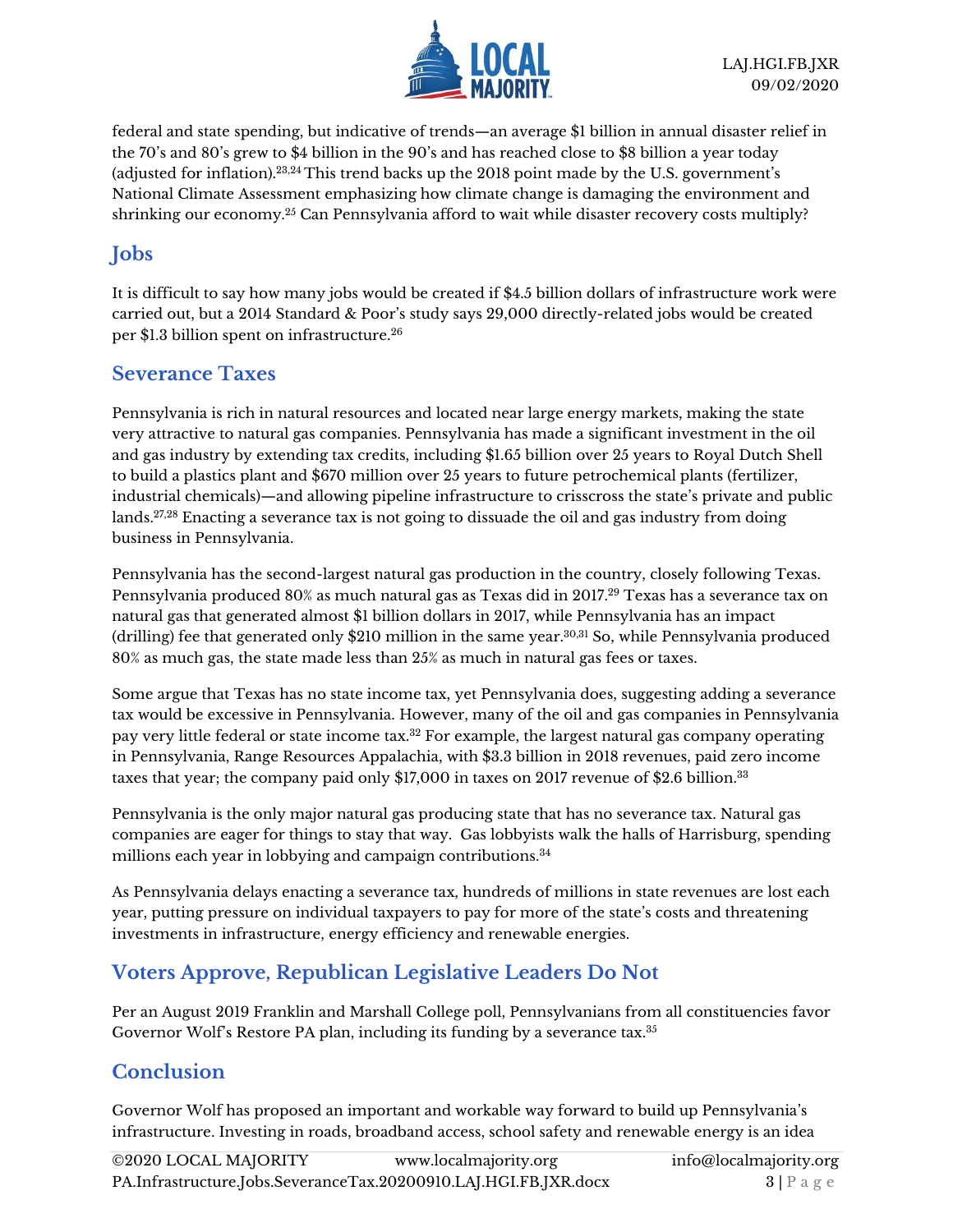

that will take the state from the reaction and recovery mode of today into a proactive investment in the future. He needs a severance tax to be enacted to pay for this.

Let's take the burden of taxes off of the working people of Pennsylvania and ask the industries that benefit so much from our natural resources to pay their share for the infrastructure that benefits all.

## **Appendix A**

The grades for Pennsylvania's infrastructure, done by the American Society of Civil Engineers, are shown below. The source of this information is https://www.infrastructurereportcard.org/wpcontent/uploads/2016/10/ASCE-PA-report\_2018.pdf .



2018 REPORT CARD FOR PENNSYLVANIA'S INFRASTRUCTURE-PAGE 8